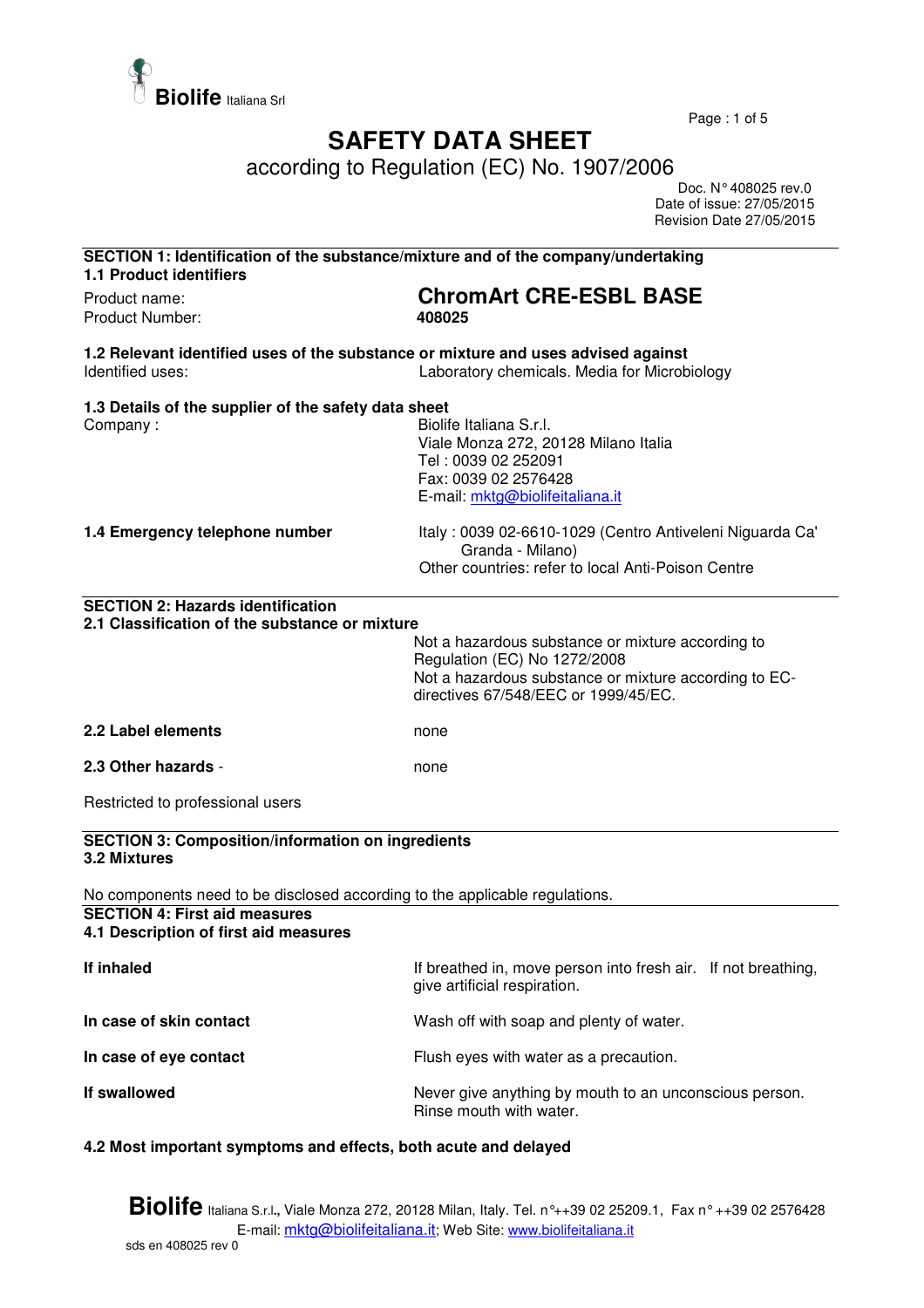

 Page : 2 of 5 The most important known symptoms and effects are described in the labelling (see section 2.2) and/or in section 11

**4.3 Indication of any immediate medical attention and special treatment needed** 

no data available

| <b>SECTION 5: Fire fighting measures</b><br>5.1 Extinguishing media                                                                      |                                                                                                                                                                |  |
|------------------------------------------------------------------------------------------------------------------------------------------|----------------------------------------------------------------------------------------------------------------------------------------------------------------|--|
| Suitable extinguishing media                                                                                                             | Use water spray, alcohol-resistant foam, dry chemical or<br>carbon dioxide.                                                                                    |  |
| 5.2 Special hazards arising from the substance or mixture                                                                                |                                                                                                                                                                |  |
|                                                                                                                                          | Carbon oxides, Hydrogen chloride gas, Sodium oxides                                                                                                            |  |
| 5.3 Advice for fire-fighters                                                                                                             | Wear self contained breathing apparatus for fire fighting if<br>necessary.                                                                                     |  |
| 5.4 Further information                                                                                                                  | no data available                                                                                                                                              |  |
| <b>SECTION 6: Accidental release measures</b>                                                                                            |                                                                                                                                                                |  |
| 6.1 Personal precautions, protective equipment and emergency procedures                                                                  | Avoid dust formation. Avoid breathing vapours, mist or gas.<br>For personal protection see section 8.                                                          |  |
| <b>6.2 Environmental precautions</b>                                                                                                     | Do not let product enter drains.                                                                                                                               |  |
| 6.3 Methods and materials for containment and cleaning up                                                                                |                                                                                                                                                                |  |
|                                                                                                                                          | Sweep up and shovel. Keep in suitable, closed containers for<br>disposal.                                                                                      |  |
| 6.4 Reference to other sections                                                                                                          | For disposal see section 13.                                                                                                                                   |  |
| <b>SECTION 7: Handling and storage</b>                                                                                                   |                                                                                                                                                                |  |
| 7.1 Precautions for safe handling                                                                                                        | Provide appropriate exhaust ventilation at places where dust<br>is formed. Normal measures for preventive fire protection.<br>For precautions see section 2.2. |  |
| 7.2 Conditions for safe storage, including any incompatibilities                                                                         |                                                                                                                                                                |  |
|                                                                                                                                          | Keep container tightly closed in a dry and well-ventilated<br>place. Store in cool place. Hygroscopic.                                                         |  |
| 7.3 Specific end use(s)                                                                                                                  | Apart from the uses mentioned in section 1.2 no other<br>specific uses are stipulated                                                                          |  |
|                                                                                                                                          |                                                                                                                                                                |  |
| <b>SECTION 8: Exposure controls/personal protection</b><br>8.1 Control parameters<br><b>Components with workplace control parameters</b> |                                                                                                                                                                |  |
|                                                                                                                                          | It doesn't contain substances with occupational exposure<br>limit value.                                                                                       |  |
| <b>8.2 Exposure controls</b><br>Appropriate engineering controls                                                                         | General industrial hygiene practice.                                                                                                                           |  |
| Personal protective equipment                                                                                                            |                                                                                                                                                                |  |
| Eye/face protection                                                                                                                      | Use equipment for eye protection tested and approved under<br>appropriate government standards such as NIOSH (US) or<br>EN 166(EU).                            |  |
|                                                                                                                                          |                                                                                                                                                                |  |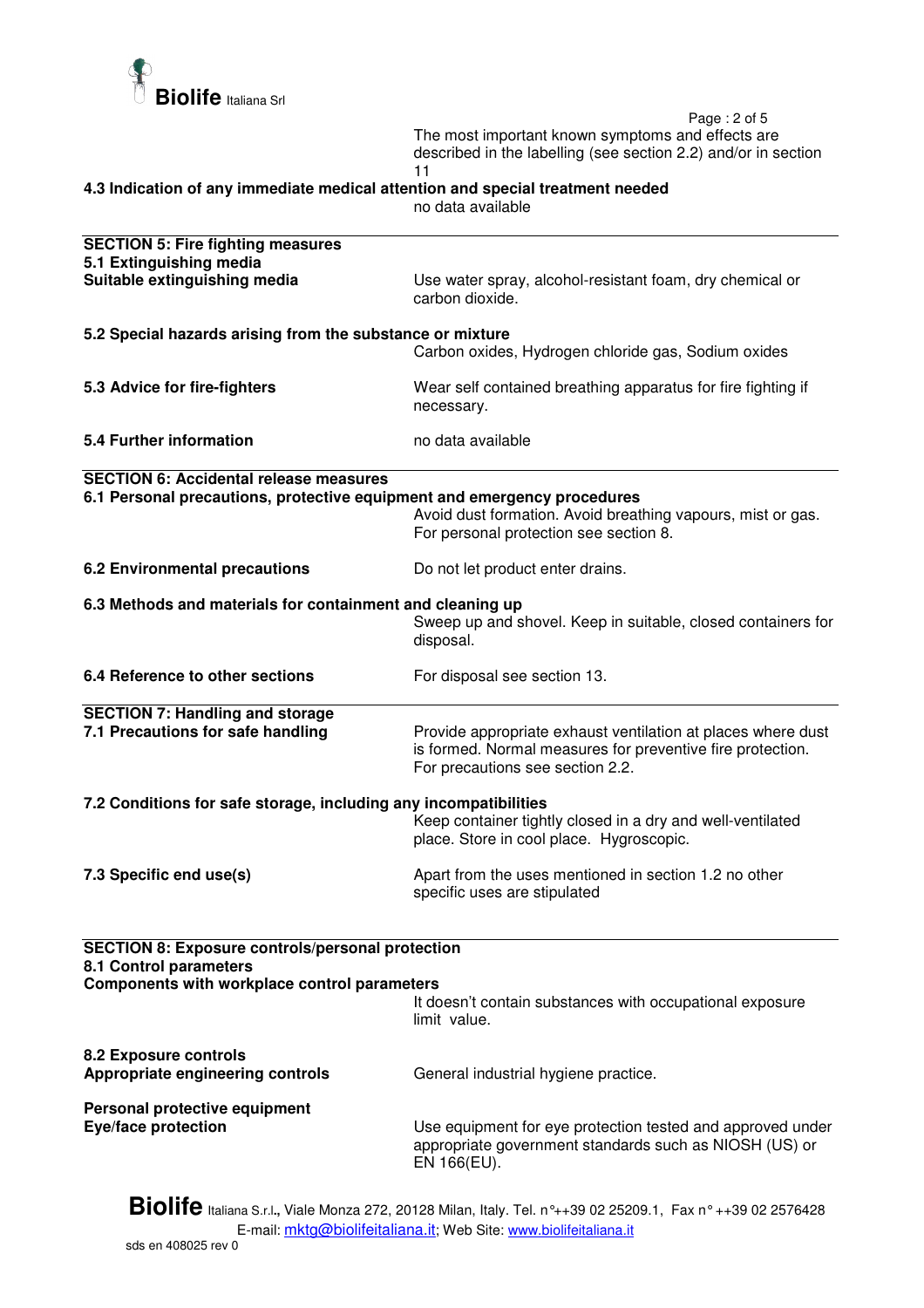

Page : 3 of 5

| <b>Skin protection</b>                   | Handle with gloves. Gloves must be inspected prior to use.<br>Use proper glove removal technique (without touching<br>glove's outer surface) to avoid skin contact with this product.<br>Dispose of contaminated gloves after use in accordance with<br>applicable laws and good laboratory practices.<br>Wash and dry hands.<br>The selected protective gloves have to satisfy the<br>specifications of EU Directive 89/686/EEC and the standard<br>EN 374 derived from it. |
|------------------------------------------|------------------------------------------------------------------------------------------------------------------------------------------------------------------------------------------------------------------------------------------------------------------------------------------------------------------------------------------------------------------------------------------------------------------------------------------------------------------------------|
| <b>Body Protection</b>                   | Choose body protection in relation to its type, to the<br>concentration and amount of dangerous substances, and to<br>the specific work-place. The type of protective equipment<br>must be selected according to the concentration and amount<br>of the dangerous substance at the specific workplace.                                                                                                                                                                       |
| <b>Respiratory protection</b>            | Respiratory protection is not required. Where protection from<br>nuisance levels of dusts are desired, use type N95 (US) or<br>type P1 (EN 143) dust masks. Use respirators and<br>components tested and approved under appropriate<br>government standards such as NIOSH (US) or CEN (EU).                                                                                                                                                                                  |
| <b>Control of environmental exposure</b> | Do not let product enter drains.                                                                                                                                                                                                                                                                                                                                                                                                                                             |

| a) Appearance Form:<br>powder<br>Colour:<br>no data available<br>b) Odour<br>no data available<br>c) Odour Threshold<br>no data available<br>no data available<br>d) pH<br>e) Melting point/freezing<br>no data available<br>point<br>f) Initial boiling point and<br>boiling range<br>no data available<br>g) Flash point<br>no data available<br>h) Evaporation rate<br>no data available<br>i) Flammability (solid, gas)<br>no data available<br>j) Upper/lower<br>flammability or<br>explosive limits<br>no data available<br>k) Vapour pressure<br>no data available<br>I) Vapour density<br>no data available<br>m) Relative density<br>no data available<br>n) Water solubility<br>no data available<br>o) Partition coefficient: n-octanol/<br>no data available<br>water<br>p) Auto-ignition temperature<br>no data available<br>q) Decomposition temperature<br>no data available<br>r) Viscosity<br>no data available<br>s) Explosive properties<br>no data available<br>t) Oxidizing properties<br>no data available | <b>SECTION 9: Physical and chemical properties</b><br>9.1 Information on basic physical and chemical properties |  |  |
|----------------------------------------------------------------------------------------------------------------------------------------------------------------------------------------------------------------------------------------------------------------------------------------------------------------------------------------------------------------------------------------------------------------------------------------------------------------------------------------------------------------------------------------------------------------------------------------------------------------------------------------------------------------------------------------------------------------------------------------------------------------------------------------------------------------------------------------------------------------------------------------------------------------------------------------------------------------------------------------------------------------------------------|-----------------------------------------------------------------------------------------------------------------|--|--|
|                                                                                                                                                                                                                                                                                                                                                                                                                                                                                                                                                                                                                                                                                                                                                                                                                                                                                                                                                                                                                                  |                                                                                                                 |  |  |
|                                                                                                                                                                                                                                                                                                                                                                                                                                                                                                                                                                                                                                                                                                                                                                                                                                                                                                                                                                                                                                  |                                                                                                                 |  |  |
|                                                                                                                                                                                                                                                                                                                                                                                                                                                                                                                                                                                                                                                                                                                                                                                                                                                                                                                                                                                                                                  |                                                                                                                 |  |  |
|                                                                                                                                                                                                                                                                                                                                                                                                                                                                                                                                                                                                                                                                                                                                                                                                                                                                                                                                                                                                                                  |                                                                                                                 |  |  |
|                                                                                                                                                                                                                                                                                                                                                                                                                                                                                                                                                                                                                                                                                                                                                                                                                                                                                                                                                                                                                                  |                                                                                                                 |  |  |
|                                                                                                                                                                                                                                                                                                                                                                                                                                                                                                                                                                                                                                                                                                                                                                                                                                                                                                                                                                                                                                  |                                                                                                                 |  |  |
|                                                                                                                                                                                                                                                                                                                                                                                                                                                                                                                                                                                                                                                                                                                                                                                                                                                                                                                                                                                                                                  |                                                                                                                 |  |  |
|                                                                                                                                                                                                                                                                                                                                                                                                                                                                                                                                                                                                                                                                                                                                                                                                                                                                                                                                                                                                                                  |                                                                                                                 |  |  |
|                                                                                                                                                                                                                                                                                                                                                                                                                                                                                                                                                                                                                                                                                                                                                                                                                                                                                                                                                                                                                                  |                                                                                                                 |  |  |
|                                                                                                                                                                                                                                                                                                                                                                                                                                                                                                                                                                                                                                                                                                                                                                                                                                                                                                                                                                                                                                  |                                                                                                                 |  |  |
|                                                                                                                                                                                                                                                                                                                                                                                                                                                                                                                                                                                                                                                                                                                                                                                                                                                                                                                                                                                                                                  |                                                                                                                 |  |  |
|                                                                                                                                                                                                                                                                                                                                                                                                                                                                                                                                                                                                                                                                                                                                                                                                                                                                                                                                                                                                                                  |                                                                                                                 |  |  |
|                                                                                                                                                                                                                                                                                                                                                                                                                                                                                                                                                                                                                                                                                                                                                                                                                                                                                                                                                                                                                                  |                                                                                                                 |  |  |
|                                                                                                                                                                                                                                                                                                                                                                                                                                                                                                                                                                                                                                                                                                                                                                                                                                                                                                                                                                                                                                  |                                                                                                                 |  |  |
|                                                                                                                                                                                                                                                                                                                                                                                                                                                                                                                                                                                                                                                                                                                                                                                                                                                                                                                                                                                                                                  |                                                                                                                 |  |  |
|                                                                                                                                                                                                                                                                                                                                                                                                                                                                                                                                                                                                                                                                                                                                                                                                                                                                                                                                                                                                                                  |                                                                                                                 |  |  |
|                                                                                                                                                                                                                                                                                                                                                                                                                                                                                                                                                                                                                                                                                                                                                                                                                                                                                                                                                                                                                                  |                                                                                                                 |  |  |
|                                                                                                                                                                                                                                                                                                                                                                                                                                                                                                                                                                                                                                                                                                                                                                                                                                                                                                                                                                                                                                  |                                                                                                                 |  |  |
|                                                                                                                                                                                                                                                                                                                                                                                                                                                                                                                                                                                                                                                                                                                                                                                                                                                                                                                                                                                                                                  |                                                                                                                 |  |  |
|                                                                                                                                                                                                                                                                                                                                                                                                                                                                                                                                                                                                                                                                                                                                                                                                                                                                                                                                                                                                                                  |                                                                                                                 |  |  |
|                                                                                                                                                                                                                                                                                                                                                                                                                                                                                                                                                                                                                                                                                                                                                                                                                                                                                                                                                                                                                                  |                                                                                                                 |  |  |
|                                                                                                                                                                                                                                                                                                                                                                                                                                                                                                                                                                                                                                                                                                                                                                                                                                                                                                                                                                                                                                  |                                                                                                                 |  |  |
|                                                                                                                                                                                                                                                                                                                                                                                                                                                                                                                                                                                                                                                                                                                                                                                                                                                                                                                                                                                                                                  |                                                                                                                 |  |  |
|                                                                                                                                                                                                                                                                                                                                                                                                                                                                                                                                                                                                                                                                                                                                                                                                                                                                                                                                                                                                                                  |                                                                                                                 |  |  |
|                                                                                                                                                                                                                                                                                                                                                                                                                                                                                                                                                                                                                                                                                                                                                                                                                                                                                                                                                                                                                                  |                                                                                                                 |  |  |
|                                                                                                                                                                                                                                                                                                                                                                                                                                                                                                                                                                                                                                                                                                                                                                                                                                                                                                                                                                                                                                  |                                                                                                                 |  |  |
| no data available<br>9.2 Other safety information                                                                                                                                                                                                                                                                                                                                                                                                                                                                                                                                                                                                                                                                                                                                                                                                                                                                                                                                                                                |                                                                                                                 |  |  |

**SECTION 10: Stability and reactivity** 

**10.1 Reactivity** no data available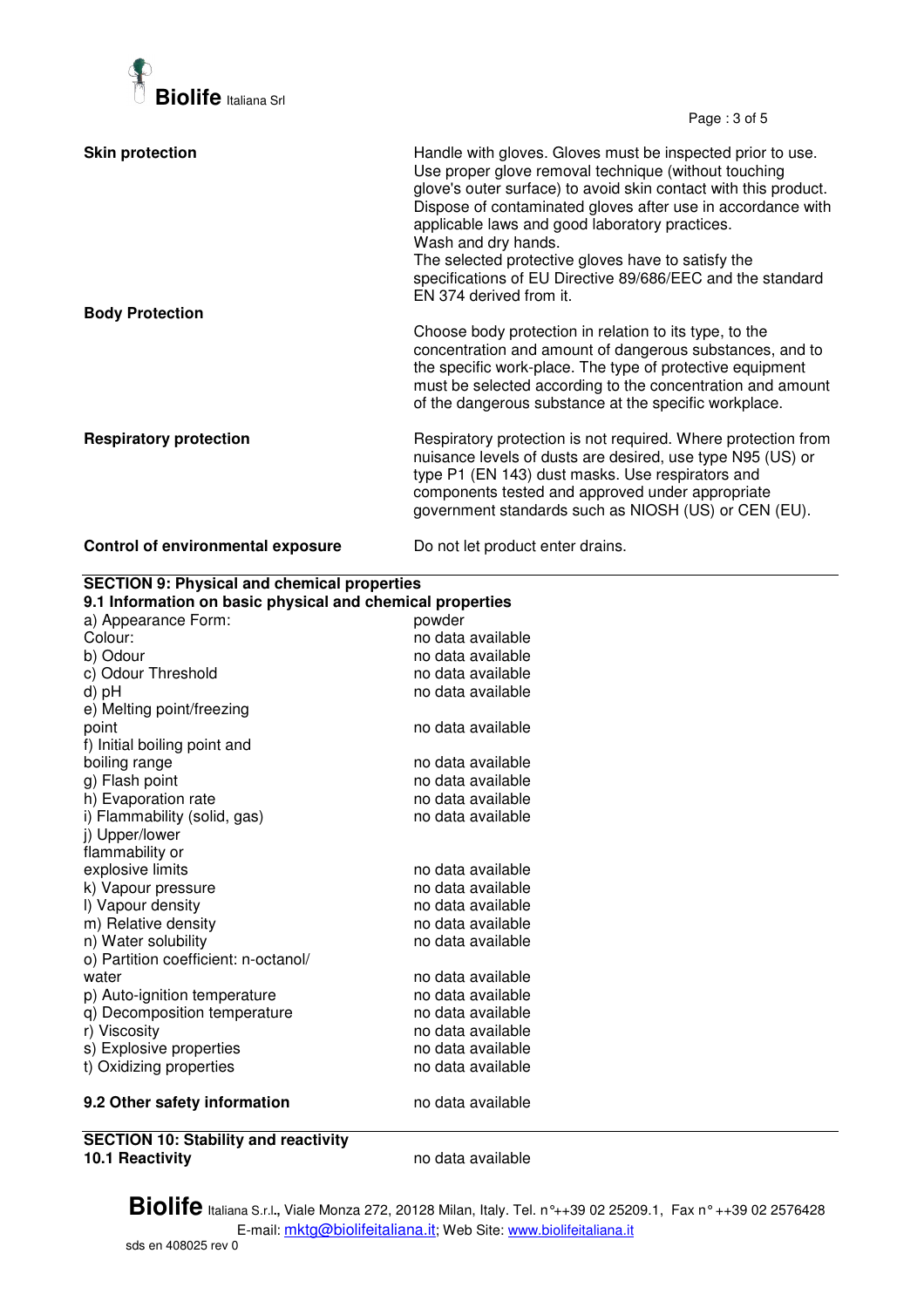

Page  $: 4$  of 5

|                                                                                                                    | ι αγ <del>ο</del> . <del>τ</del> υι υ                                                                                                                               |
|--------------------------------------------------------------------------------------------------------------------|---------------------------------------------------------------------------------------------------------------------------------------------------------------------|
| <b>10.2 Chemical stability</b>                                                                                     | Stable under recommended storage conditions.                                                                                                                        |
| 10.3 Possibility of hazardous reactions                                                                            | no data available                                                                                                                                                   |
| 10.4 Conditions to avoid                                                                                           | no data available                                                                                                                                                   |
| 10.5 Incompatible materials                                                                                        | Strong oxidizing agents                                                                                                                                             |
| 10.6 Hazardous decomposition products                                                                              | Other decomposition products - no data available In the<br>event of fire: see section 5                                                                             |
| <b>SECTION 11: Toxicological information</b><br>11.1 Information on toxicological effects<br><b>Acute toxicity</b> | no data available                                                                                                                                                   |
| <b>Skin corrosion/irritation</b>                                                                                   | no data available                                                                                                                                                   |
| Serious eye damage/eye irritation                                                                                  | no data available                                                                                                                                                   |
| Respiratory or skin sensitisation                                                                                  | no data available                                                                                                                                                   |
| Germ cell mutagenicity                                                                                             | no data available                                                                                                                                                   |
| Carcinogenicity                                                                                                    | IARC: No component of this product present at levels greater<br>than or equal to 0.1% is identified as probable, possible or<br>confirmed human carcinogen by IARC. |
| <b>Reproductive toxicity</b>                                                                                       | no data available                                                                                                                                                   |
| Specific target organ toxicity - single exposure<br>no data available                                              |                                                                                                                                                                     |
| Specific target organ toxicity - repeated exposure<br>no data available                                            |                                                                                                                                                                     |
| <b>Aspiration hazard</b>                                                                                           | no data available                                                                                                                                                   |
| <b>Additional Information</b><br>thoroughly investigated.                                                          | RTECS: Not available<br>To the best of our knowledge, the chemical, physical, and toxicological properties have not been                                            |
| <b>SECTION 12: Ecological information</b><br>12.1 Toxicity                                                         | no data available                                                                                                                                                   |
| 12.2 Persistence and degradability                                                                                 | no data available                                                                                                                                                   |
| 12.3 Bio accumulative potential                                                                                    | no data available                                                                                                                                                   |
| 12.4 Mobility in soil                                                                                              | no data available                                                                                                                                                   |
| 12.5 Results of PBT and vPvB assessment                                                                            | PBT/vPvB assessment not available as chemical safety<br>assessment not required/not conducted                                                                       |
| 12.6 Other adverse effects                                                                                         | no data available                                                                                                                                                   |

**SECTION 13: Disposal considerations 13.1 Waste treatment methods**